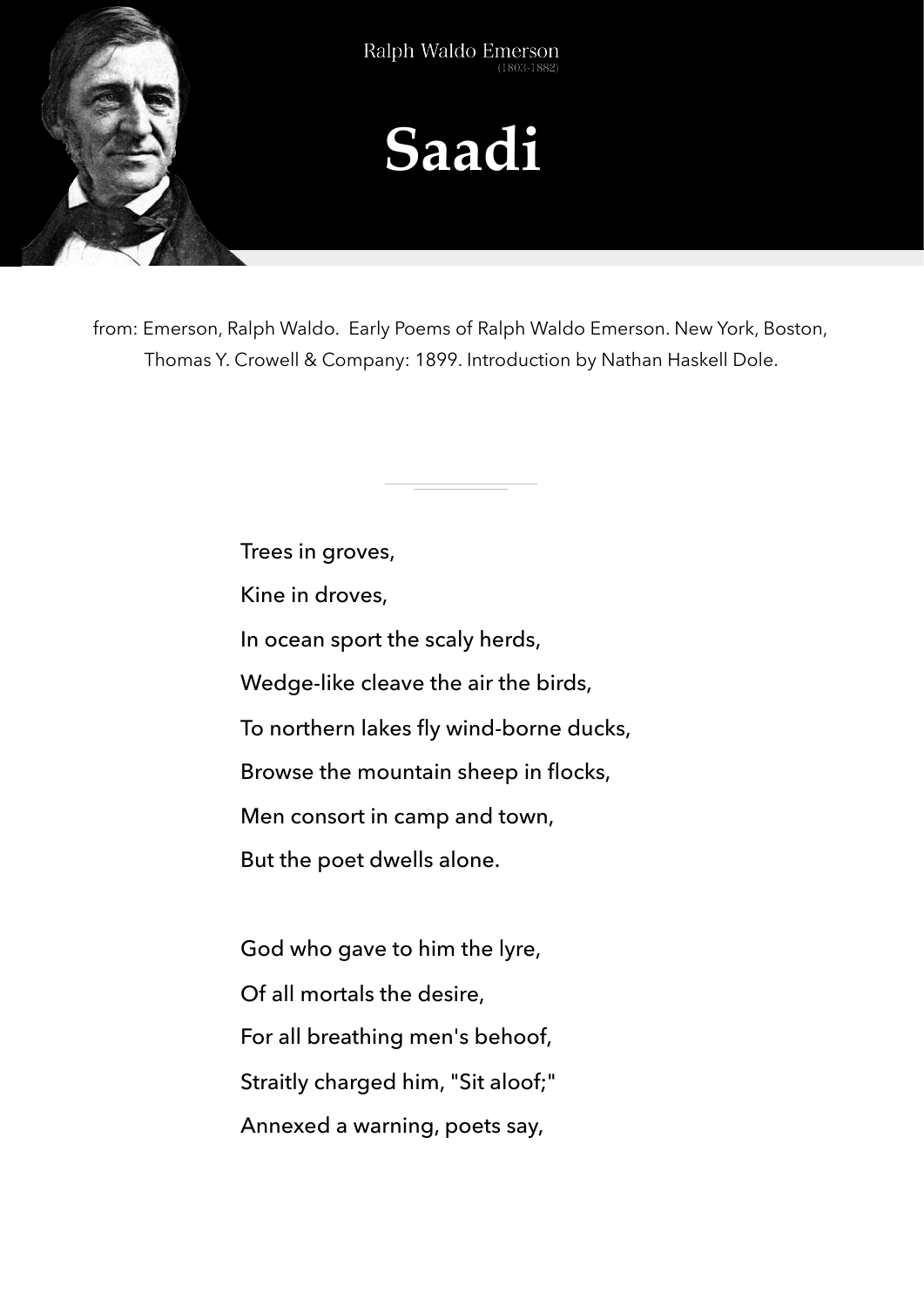To the bright premium,— Ever when twain together play, Shall the harp be dumb. Many may come, But one shall sing; Two touch the string, The harp is dumb. Though there come a million Wise Saadi dwells alone.

Yet Saadi loved the race of men,-No churl immured in cave or den,— In bower and hall He wants them all, Nor can dispense With Persia for his audience; They must give ear, Grow red with joy, and white with fear, Yet he has no companion, Come ten, or come a million, Good Saadi dwells alone.

Be thou ware where Saadi dwells.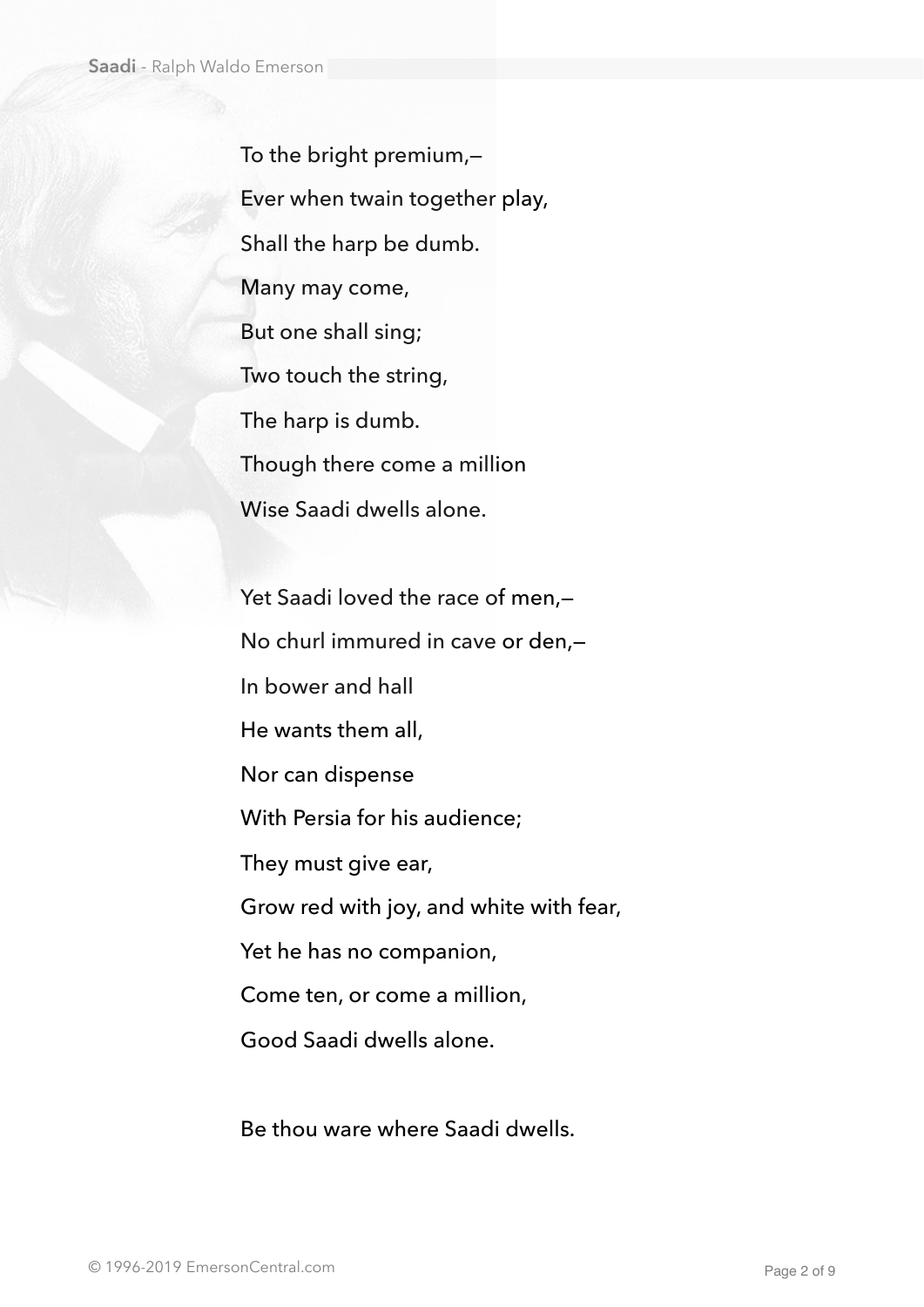Gladly round that golden lamp Sylvan deities encamp, And simple maids and noble youth Are welcome to the man of truth. Most welcome they who need him most, They feed the spring which they exhaust: For greater need Draws better deed: But, critic, spare thy vanity, Nor show thy pompous parts, To vex with odious subtlety The cheerer of men's hearts.

Sad-eyed Fakirs swiftly say Endless dirges to decay; Never in the blaze of light Lose the shudder of midnight; And at overflowing noon, Hear wolves barking at the moon; In the bower of dalliance sweet Hear the far Avenger's feet; And shake before those awful Powers Who in their pride forgive not ours.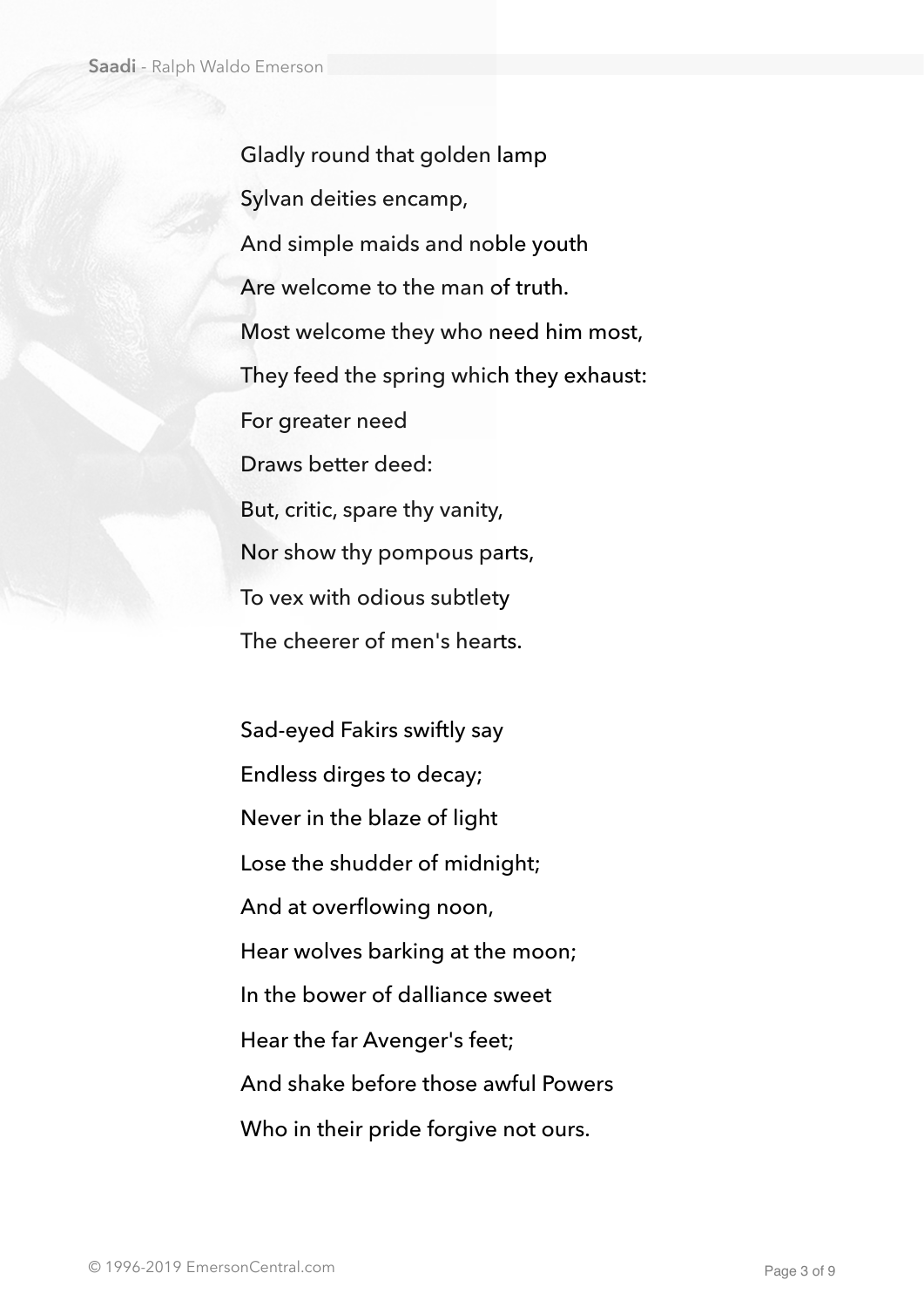Thus the sad-eyed Fakirs preach; "Bard, when thee would Allah teach, And lift thee to his holy mount, He sends thee from his bitter fount, Wormwood; saying, Go thy ways, Drink not the Malaga of praise, But do the deed thy fellows hate, And compromise thy peaceful state. Smite the white breasts which thee fed, Stuff sharp thorns beneath the head Of them thou shouldst have comforted. For out of woe and out of crime Draws the heart a lore sublime." And yet it seemeth not to me That the high gods love tragedy; For Saadi sat in the sun, And thanks was his contrition; For haircloth and for bloody whips, Had active hands and smiling lips; And yet his runes he rightly read, And to his folk his message sped. Sunshine in his heart transferred Lighted each transparent word;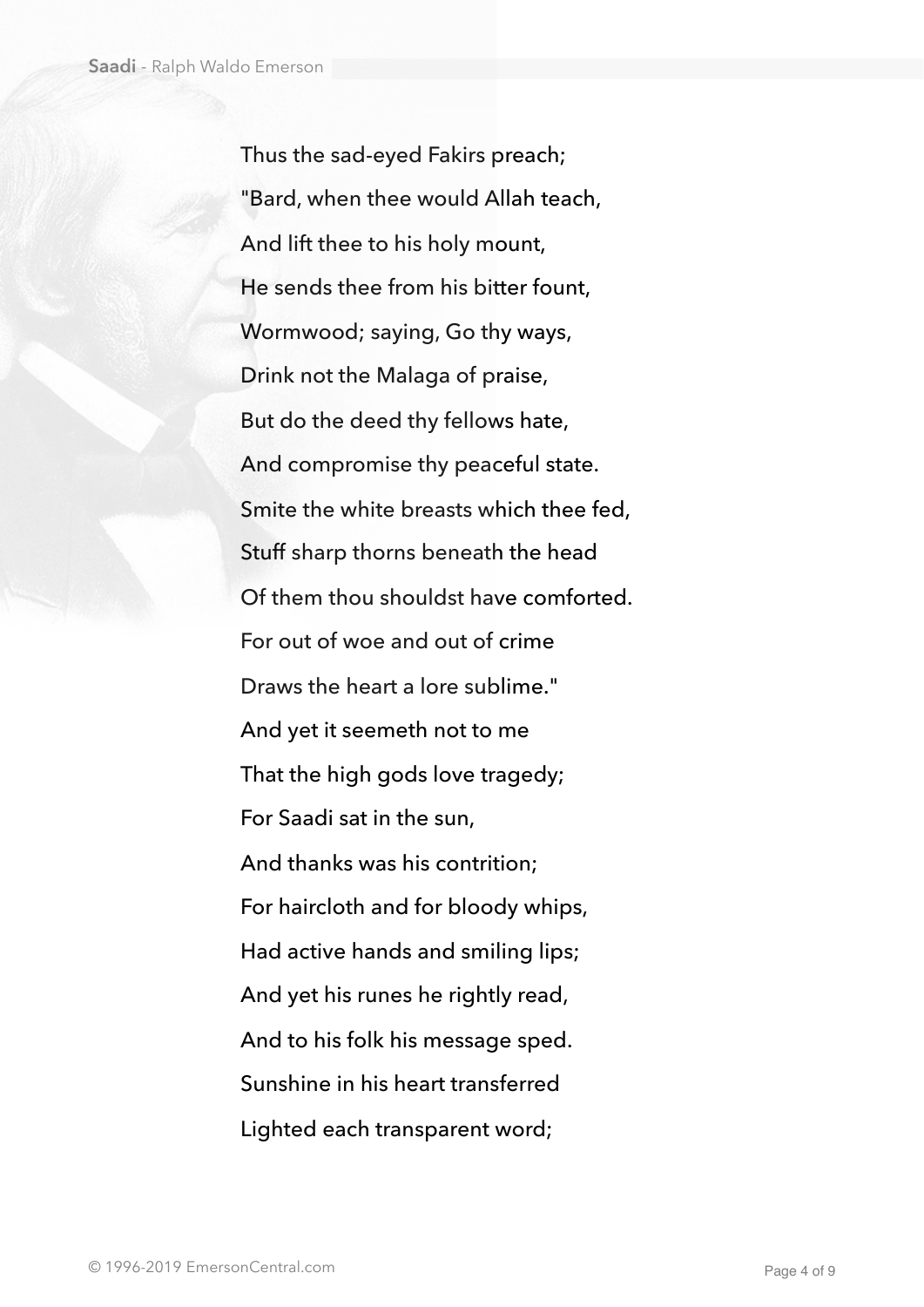And well could honoring Persia learn What Saadi wished to say; For Saadi's nightly stars did burn Brighter than Dschami's day.

Whispered the muse in Saadi's cot; O gentle Saadi, listen not, Tempted by thy praise of wit, Or by thirst and appetite For the talents not thine own, To sons of contradiction. Never, sun of eastern morning, Follow falsehood, follow scorning, Denounce who will, who will, deny, And pile the hills to scale the sky; Let theist, atheist, pantheist, Define and wrangle how they list,— Fierce conserver, fierce destroyer, But thou joy-giver and enjoyer, Unknowing war, unknowing crime, Gentle Saadi, mind thy rhyme. Heed not what the brawlers say, Heed thou only Saadi's lay.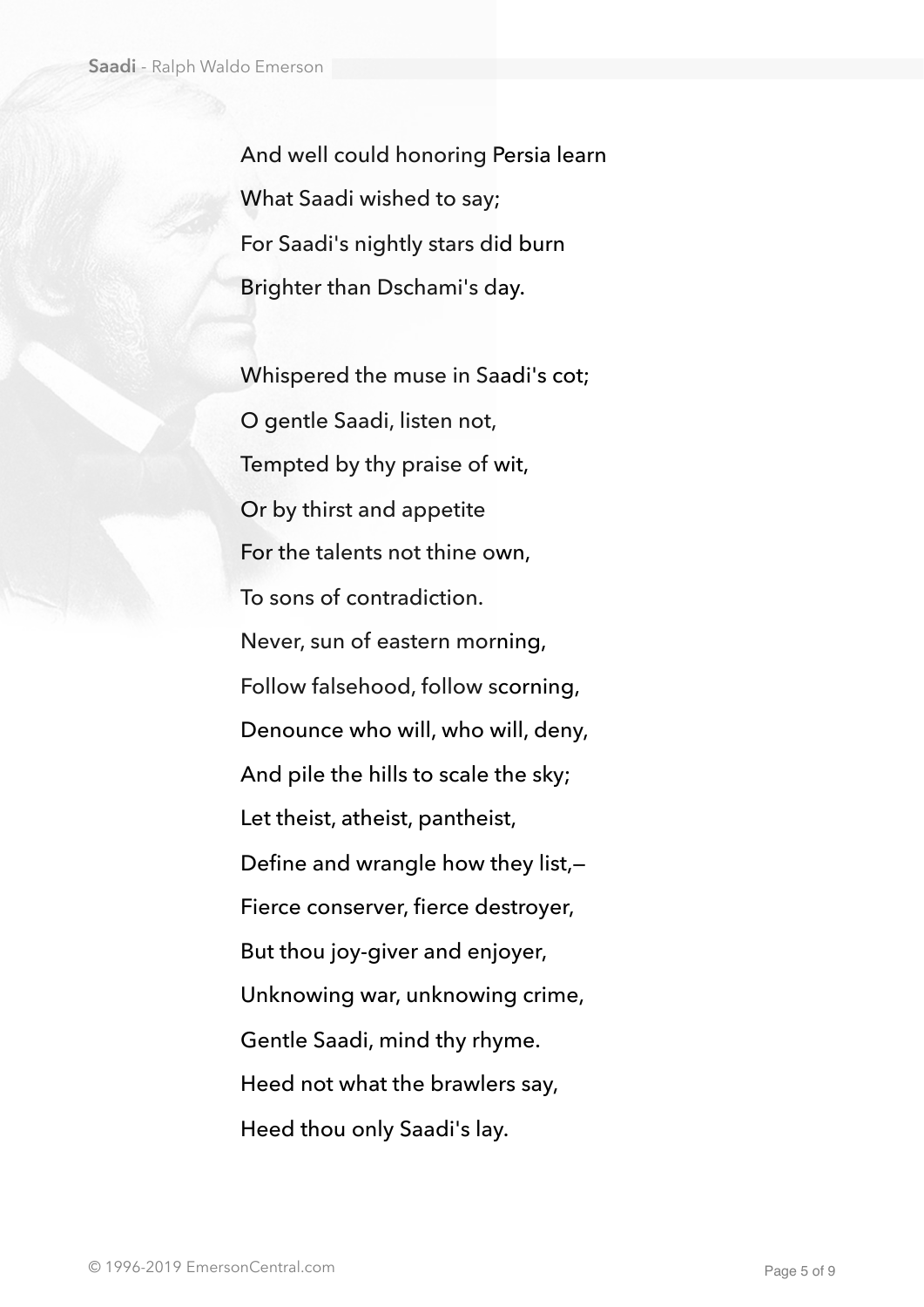Let the great world bustle on With war and trade, with camp and town. A thousand men shall dig and eat, At forge and furnace thousands sweat, And thousands sail the purple sea, And give or take the stroke of war, Or crowd the market and bazaar. Oft shall war end, and peace return, And cities rise where cities burn, Ere one man my hill shall climb, Who can turn the golden rhyme; Let them manage how they may, Heed thou only Saadi's lay. Seek the living among the dead: Man in man is imprisoned. Barefooted Dervish is not poor, If fate unlock his bosom's door. So that what his eye hath seen His tongue can paint, as bright, as keen, And what his tender heart hath felt, With equal fire thy heart shall melt. For, whom the muses shine upon,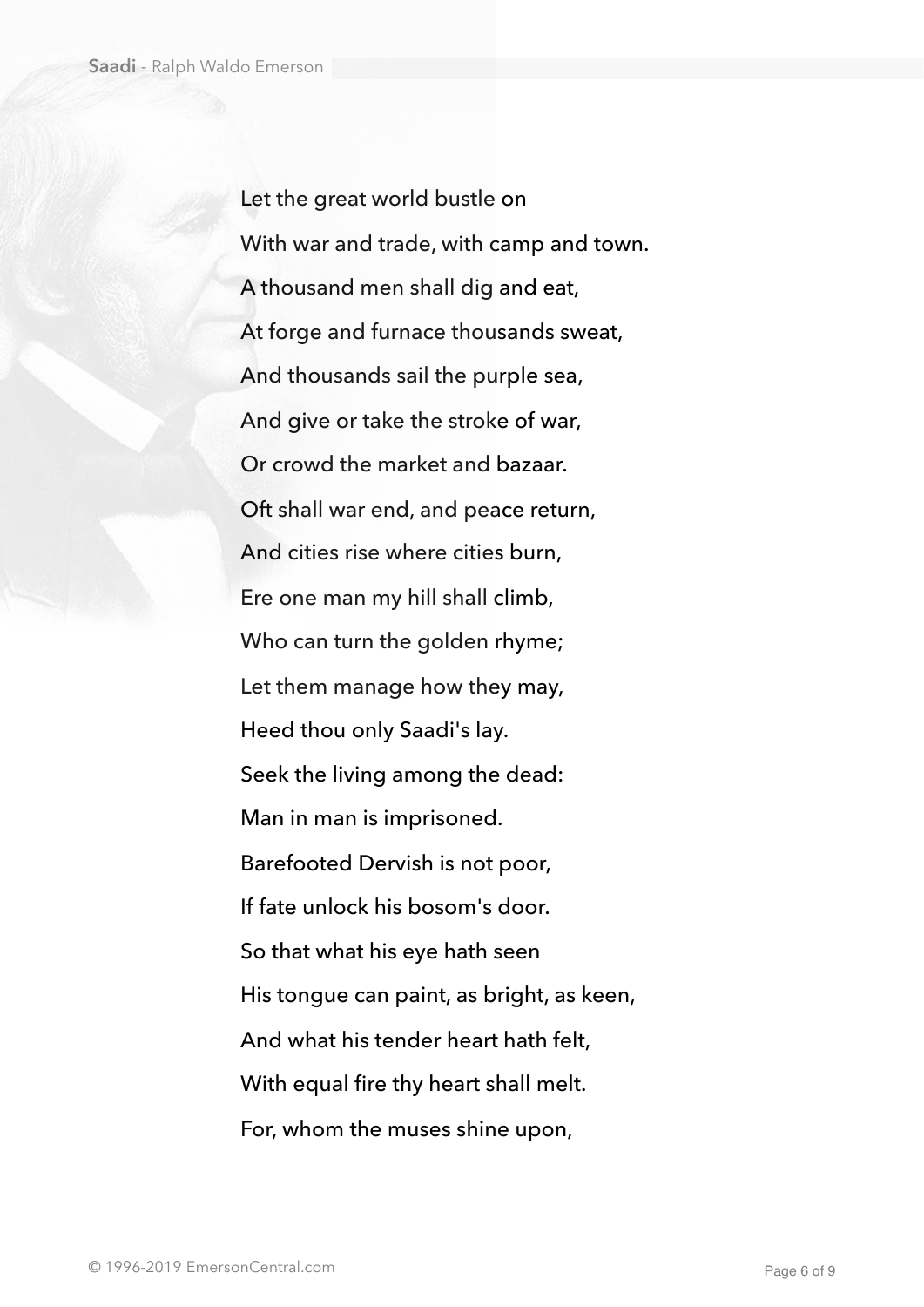And touch with soft persuasion, His words like a storm-wind can bring Terror and beauty on their wing; In his every syllable Lurketh nature veritable; And though he speak in midnight dark, In heaven, no star; on earth, no spark; Yet before the listener's eye Swims the world in ecstasy, The forest waves, the morning breaks, The pastures sleep, ripple the lakes, Leaves twinkle, flowers like persons be, And life pulsates in rock or tree. Saadi! so far thy words shall reach; Suns rise and set in Saadi's speech.

And thus to Saadi said the muse; Eat thou the bread which men refuse; Flee from the goods which from thee flee; Seek nothing; Fortune seeketh thee. Nor mount, nor dive; all good things keep The midway of the eternal deep; Wish not to fill the isles with eyes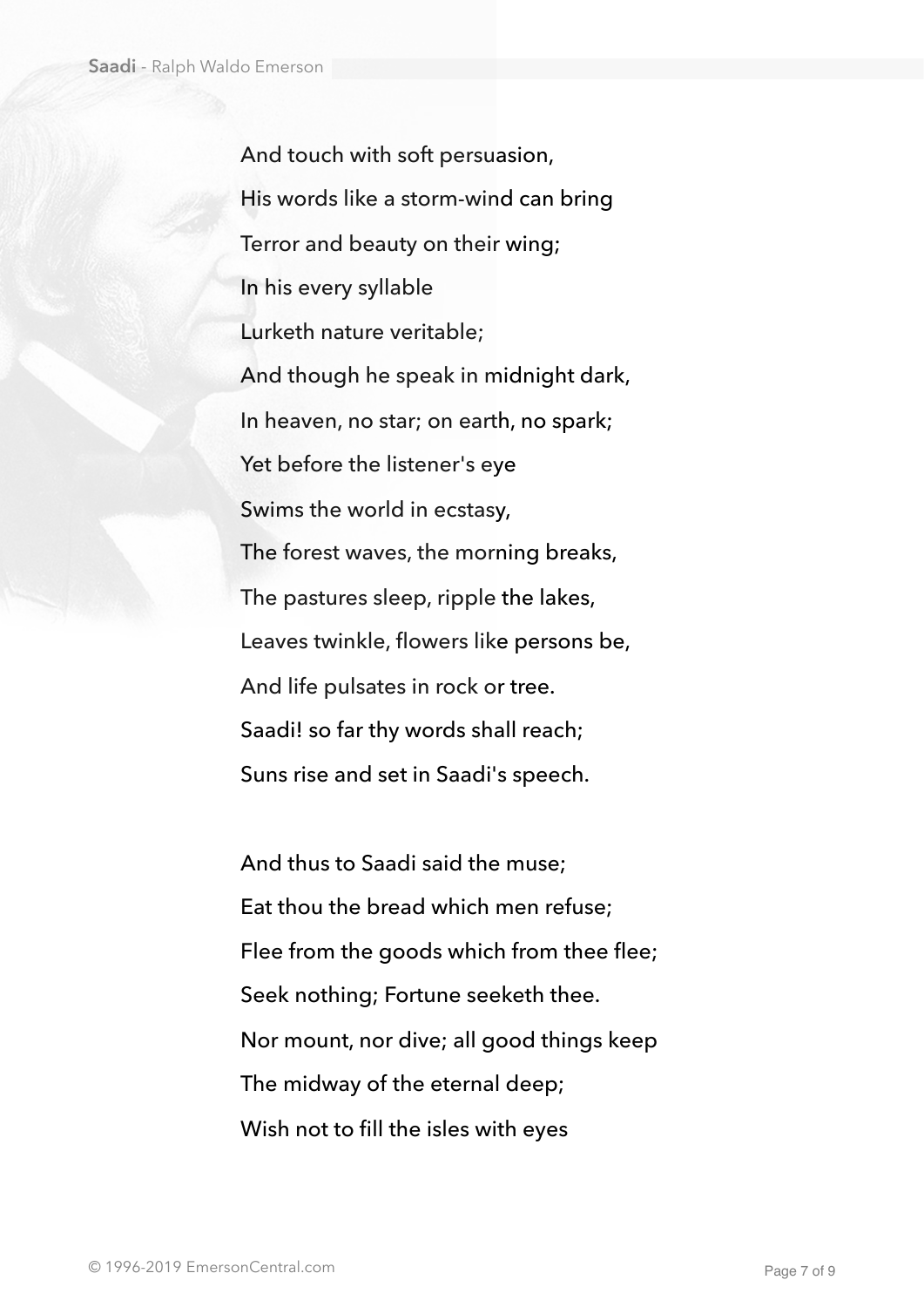To fetch thee birds of paradise; On thine orchard's edge belong All the brass of plume and song; Wise Ali's sunbright sayings pass For proverbs in the market-place; Through mountains bored by regal art Toil whistles as he drives his cart. Nor scour the seas, nor sift mankind, A poet or a friend to find; Behold, he watches at the door, Behold his shadow on the floor. Open innumerable doors, The heaven where unveiled Allah pours The flood of truth, the flood of good, The seraph's and the cherub's food; Those doors are men; the pariah kind Admits thee to the perfect Mind. Seek not beyond thy cottage wall Redeemer that can yield thee all. While thou sittest at thy door, On the desert's yellow floor, Listening to the gray-haired crones, Foolish gossips, ancient drones,—